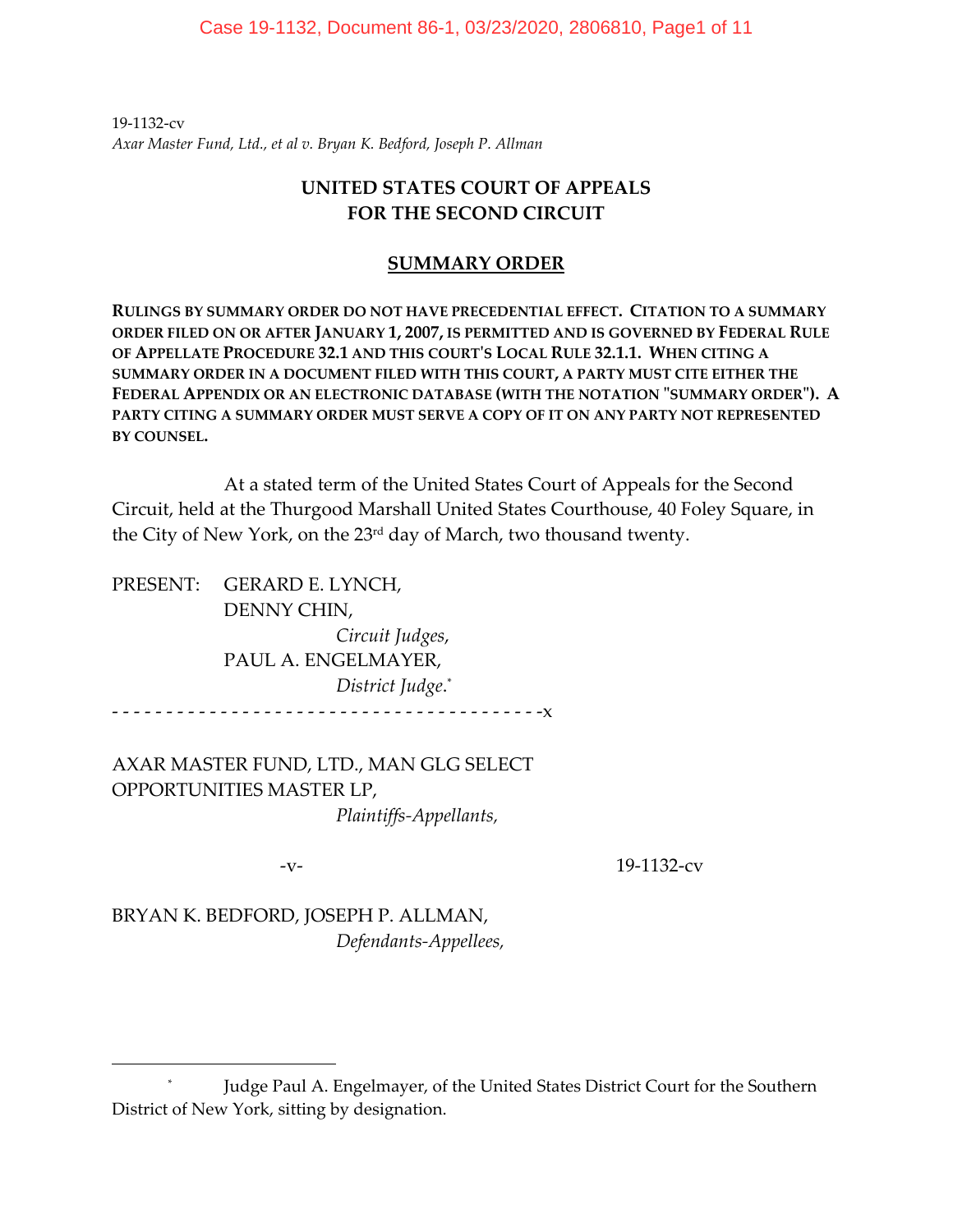MARK L. PLAUMANN, ROBERT L. COLIN, DANIEL P. GARTON, NEAL S. COHEN,  *Defendants.*

‐ ‐ ‐ ‐ ‐ ‐ ‐ ‐ ‐ ‐ ‐ ‐ ‐ ‐ ‐ ‐ ‐ ‐ ‐ ‐ ‐ ‐ ‐ ‐ ‐ ‐ ‐ ‐ ‐ ‐ ‐ ‐ ‐ ‐ ‐ ‐ ‐ ‐ ‐ ‐x

FOR PLAINTIFFS-APPELLANTS: SHARAN NIRMUL, Kessler Topaz Meltzer & Check, LLP, Radnor, Pennsylvania. FOR DEFENDANTS‐APPELLEES: JAY B. KASNER (Scott D. Musoff, Michael M. Powell, Austin R. Winniford, *on the brief*), Skadden, Arps, Slate, Meagher & Flom LLP, New York, New York.

Appeal from the United States District Court for the Southern District of

New York (Kaplan, *J*.).

### **ON CONSIDERATION WHEREOF, IT IS HEREBY ORDERED,**

**ADJUDGED, AND DECREED** that the judgment and order of the district court

are **AFFIRMED**.

 Plaintiffs‐appellants Axar Master Fund, Ltd., and Man GLG Select Opportunities Master LP ("plaintiffs") appeal from a judgment entered March 30, 2018, dismissing their securities fraud claims, under sections 10(b) and 20(a) of the Securities Exchange Act of 1934, 15 U.S.C. §§ 78j(b), 78t(a), and common law fraud claims against defendants-appellees Bryan K. Bedford and Joseph P. Allman ("defendants"). Plaintiffs also appeal a post‐judgment order entered March 27, 2019, denying their motion to amend, or alternatively set aside, the judgment pursuant to Federal Rules of Civil Procedure 59(e) and 60(b) and for leave to file an amended complaint pursuant to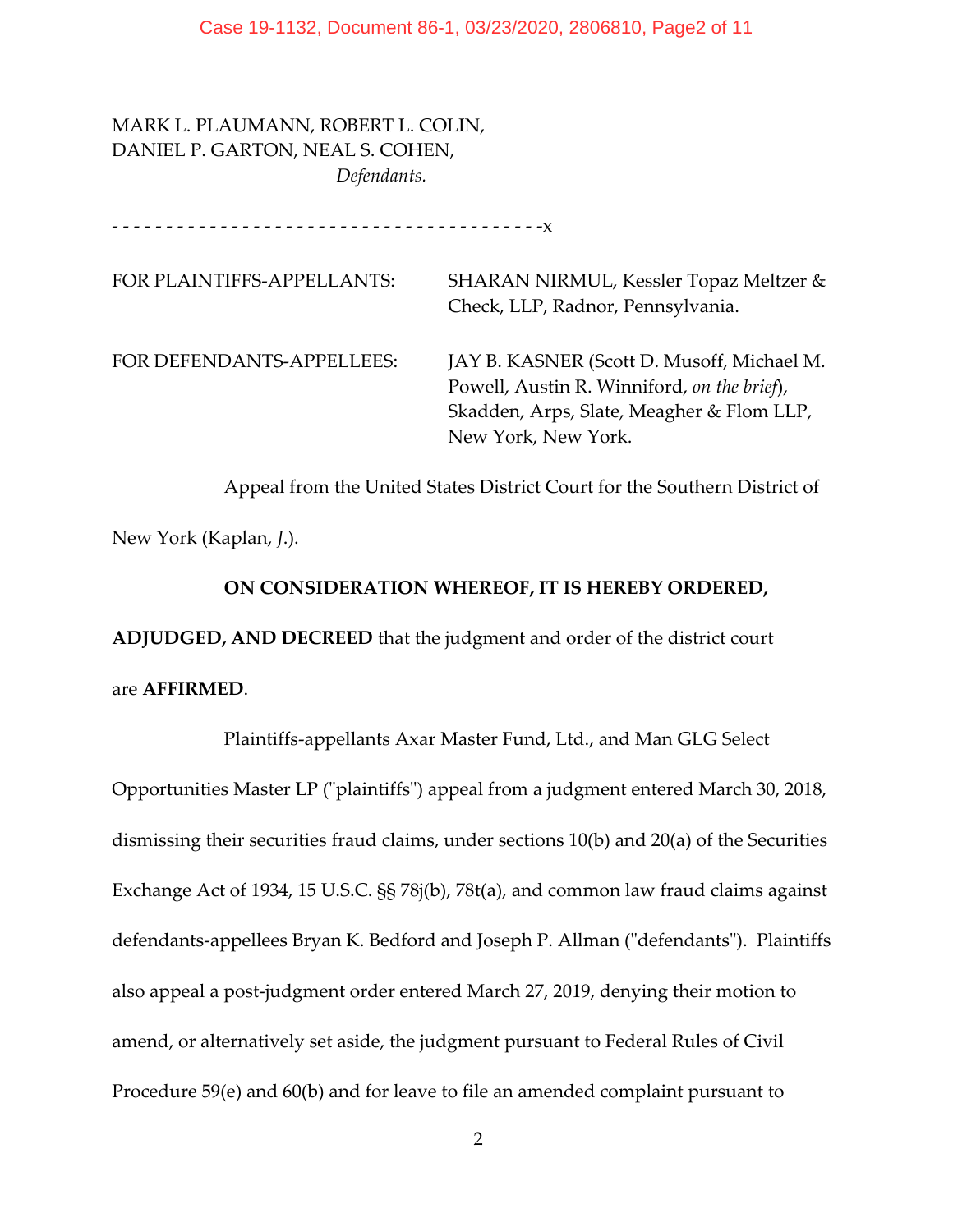Federal Rule of Civil Procedure 15(a). We assume the parties' familiarity with the underlying facts, the procedural history of the case, and the issues on appeal.

 The facts alleged in the complaint are assumed to be true. Plaintiffs are investment funds and minority shareholders of Republic Airways Holdings Inc. (ʺRepublicʺ), a regional airline that carries passengers for several major airlines. Plaintiffs' suit arises from Republic's difficulties in flying the hours required under its codeshare agreements with three major airline partners, including Delta Airlines ("Delta"). As a consequence of these operational struggles, Republic attempted to modify its codeshare agreements with its partners. Delta initially objected, but eventually agreed to reduce Republicʹs flying hours. Between May and August 2015, Republic made a variety of statements both in its filings with the Securities Exchange Commission (the "SEC") and on quarterly earning calls that described its ongoing discussions with partners to reduce its flying schedules, including a disclosure in a May 2015 SEC filing that Republic had "agreed with our [partners] to reduce schedules . . . in the second half of 2015." App'x at 28.

In October 2015, Delta sued Republic for breach of contract based on Republicʹs failure to maintain adequate pilot staffing levels under the codeshare agreement. In response to the litigation, Republic made several public statements refuting Delta's allegations that it was in breach of contract and characterizing Delta's lawsuit as "unfounded" and "without merit." App'x at 33, 34. Republic disclosed in an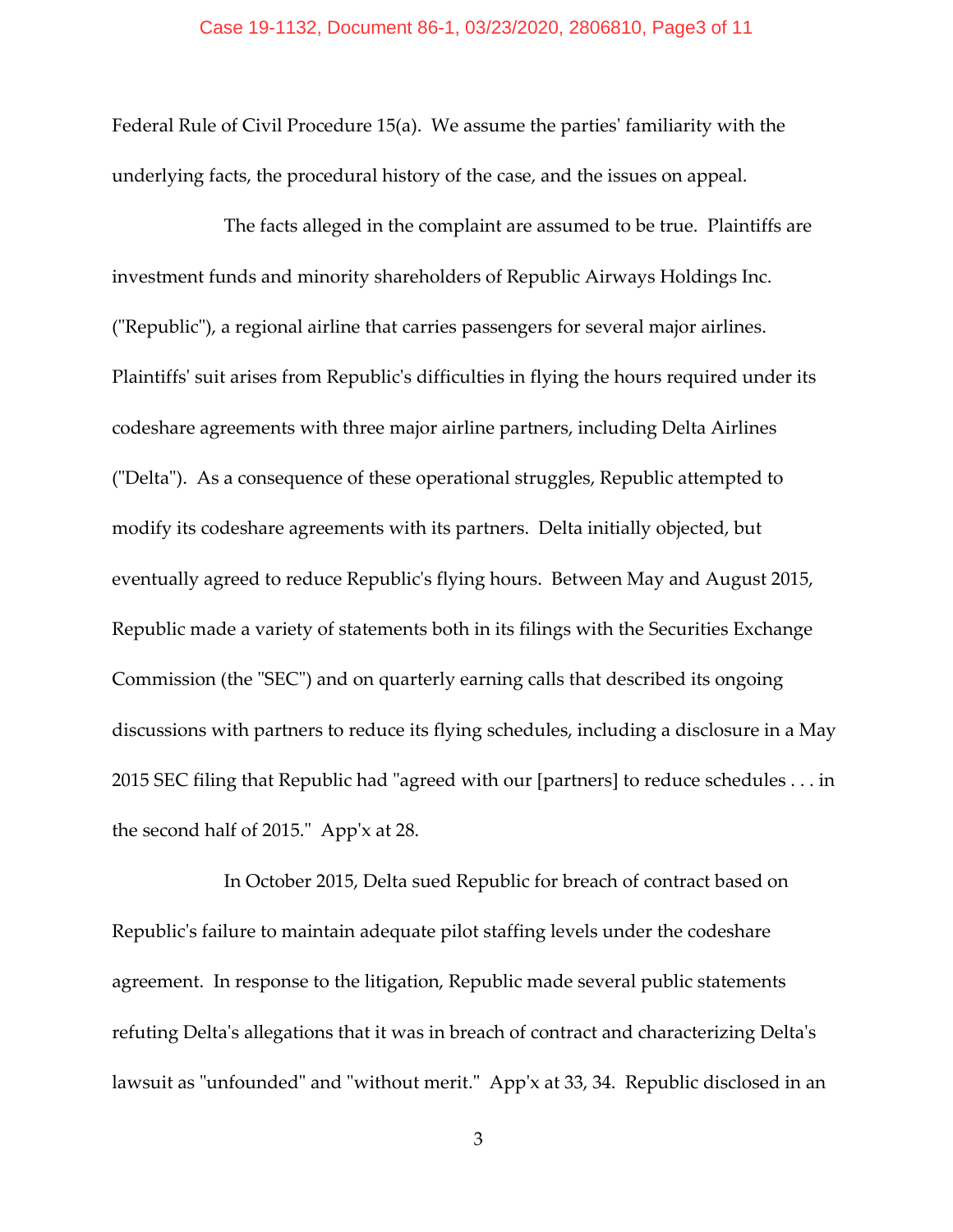### Case 19-1132, Document 86-1, 03/23/2020, 2806810, Page4 of 11

SEC filing that it was working with its codeshare partners "to reduce levels of flying during the second half of 2015 and beyond," and also warned that there could be "no assurance that these efforts to reach consensual agreements . . . [would] be successful." App'x at  $161$ .

 On February 25, 2016, Republic filed for bankruptcy protection under Chapter 11. On March 24, 2016, Republic restructured its agreement with Delta, modifying the compensation and operational terms between the parties, affording Republic debtor-in-possession financing, providing for dismissal of Delta's breach of contract claims, and awarding Delta a \$170 million unsecured claim in the bankruptcy proceeding. In response to the public announcement of the Delta restructuring, Republic's share prices increased. Plaintiffs -- through an ad hoc committee of equity holders -- objected to Delta's \$170 million unsecured claim as an overpayment to resolve the litigation that Republic had asserted was meritless. The bankruptcy court rejected plaintiffsʹ objection and approved the settlement in its entirety. Plaintiffs appealed and a district court affirmed the bankruptcy court's order.

 Plaintiffs filed the instant suit on January 20, 2017, alleging that Republic ‐‐ through statements made by its executives and filed with the SEC ‐‐ misrepresented both its beliefs that the Delta litigation was meritless and the status of negotiations with Delta and other codeshare partners. Plaintiffs asserted securities and common law

4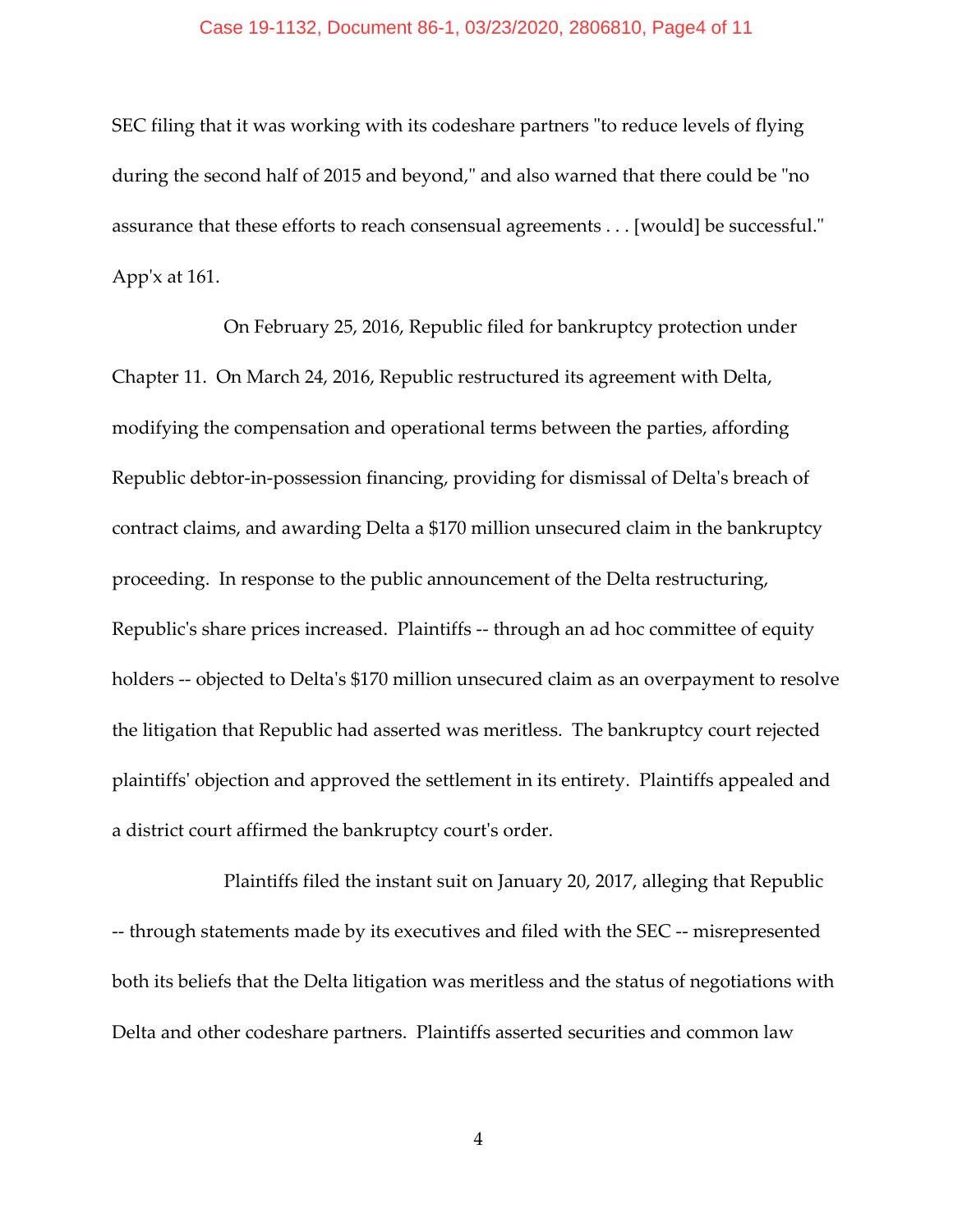### Case 19-1132, Document 86-1, 03/23/2020, 2806810, Page5 of 11

fraud claims and control person liability against defendants. Defendants moved to dismiss the complaint for failure to plead with particularity and failure to state a claim.

 On March 29, 2018, the district court granted defendantsʹ motion to dismiss. The district court held that the complaint failed to state a claim for securities fraud because plaintiffs failed to allege an actionable misrepresentation and, in the alternative, failed to plead loss causation, and that the same deficiencies required dismissal of plaintiffsʹ common law fraud and control person liability claims. On April 27, 2018, plaintiffs filed a motion to amend, or alternatively to set aside, the judgment pursuant to Rules 59(e) and 60(b) and for leave to file an amended complaint pursuant to Rule 15(a). On March 26, 2019, the district court issued a memorandum opinion denying plaintiffsʹ motion in all respects. This appeal followed.

### *DISCUSSION*

## **I.**  *Dismissal of Fraud Claims*

We review *de novo* a district court's dismissal for failure to state a claim, assuming all well‐pleaded factual allegations to be true. *S. Cherry St., LLC v. Hennessee Grp.*, 573 F.3d 98, 103‐04 (2d Cir. 2009). To state a claim under Section 10(b) and Rule 10b-5, a plaintiff "must prove  $(1)$  a material misrepresentation or omission by the defendant; (2) scienter; (3) a connection between the misrepresentation or omission and the purchase or sale of a security; (4) reliance upon the misrepresentation or omission; (5) economic loss; and (6) loss causation.ʺ *Pac Inv. Mgmt. Co. v. Mayer Brown LLP*,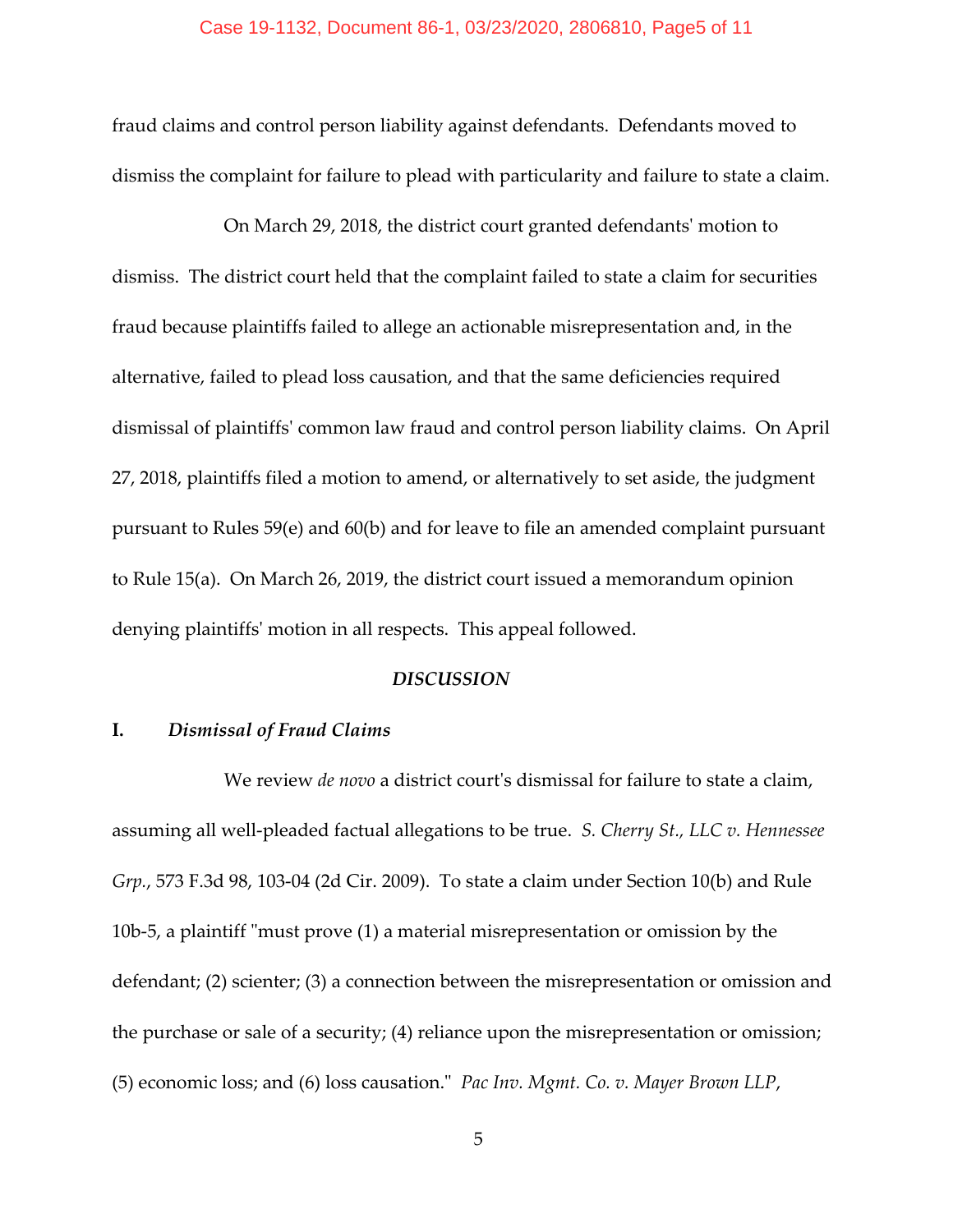### Case 19-1132, Document 86-1, 03/23/2020, 2806810, Page6 of 11

603 F.3d 144, 151 (2d Cir. 2010) (quoting *Stoneridge Inv. Partners v. Scientific‐Atlanta, Inc.*, 552 U.S. 148, 157 (2008)).

 Even assuming without deciding that plaintiffs plausibly alleged an actionable misrepresentation, we affirm the district courtʹs dismissal of plaintiffsʹ complaint on the ground that plaintiffs failed to plausibly allege loss causation. "Loss causation is the causal link between the alleged misconduct and the economic harm ultimately suffered by the plaintiff.ʺ *Lentell v. Merrill Lynch & Co.*, 396 F.3d 161, 172 (2d Cir. 2005) (internal quotation marks omitted). A plaintiff can establish loss causation by showing that "the loss was foreseeable and caused by the materialization of the risk concealed by the fraudulent statement.ʺ *ATSI Commc'ns, Inc. v. Shaar Fund, Ltd.*, 493 F.3d 87, 107 (2d Cir. 2007). To plead loss causation, plaintiffs must allege "that the subject of the fraudulent statement or omission was the cause of the actual loss suffered.ʺ *Suez Equity Invʹrs, L.P. v. Toronto‐Dominion Bank*, 250 F.3d 87, 95 (2d Cir. 2001). In other words, plaintiffs must allege "that the misstatement or omission concealed something from the market that, when disclosed, negatively affected the value of the security." Lentell, 396 F.3d at 173.

 Plaintiffs failed to sufficiently allege loss causation because they alleged no plausible connection between the alleged misrepresentations and their claimed investment loss. Plaintiffs asserted that defendantsʹ purported misstatements concealed a risk that Republicʹs equity would be diluted by claims granted to Delta and other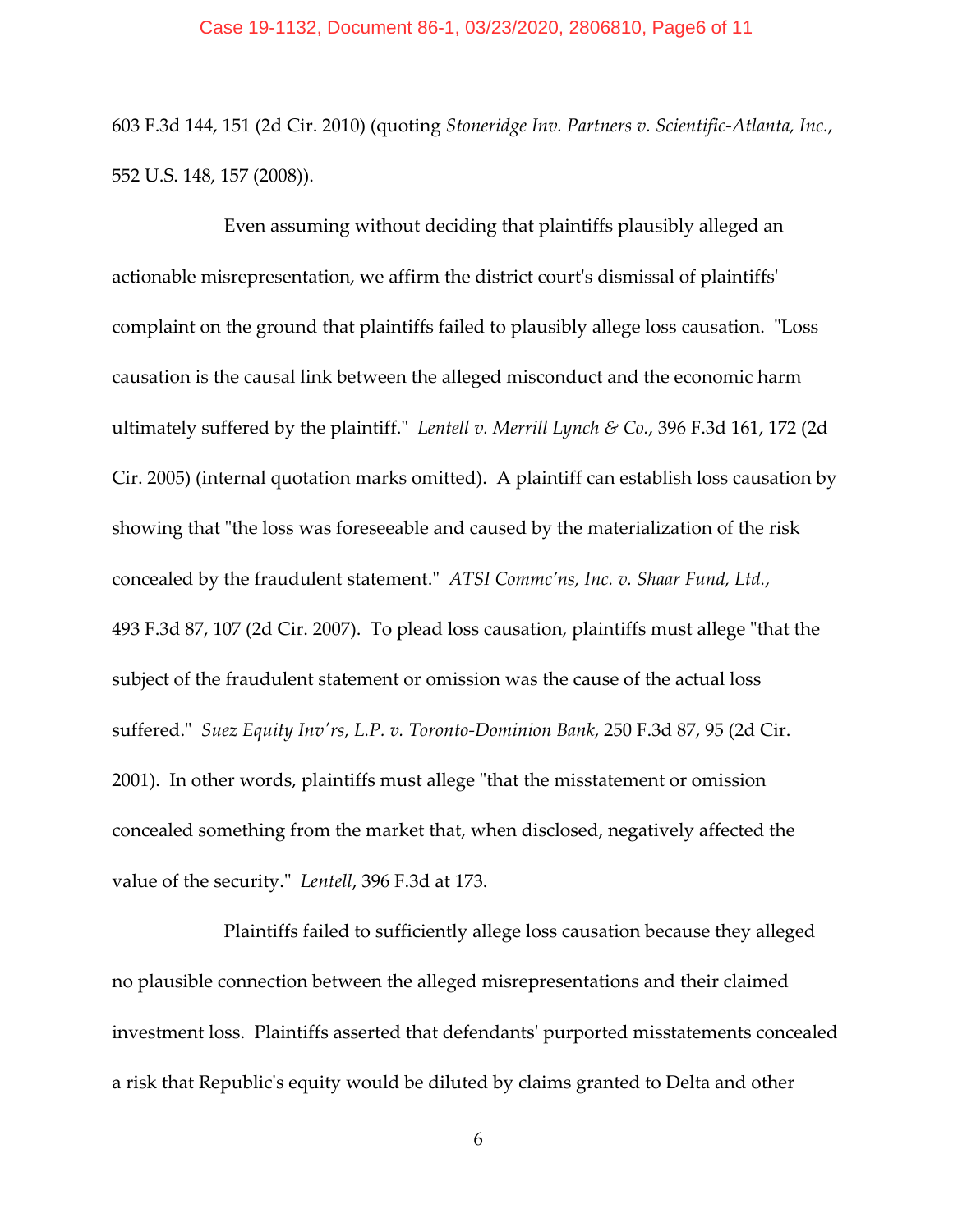## Case 19-1132, Document 86-1, 03/23/2020, 2806810, Page7 of 11

partners during bankruptcy reorganization, and that this alleged risk materialized when Republic entered into those restructuring agreements. Plaintiffs vaguely asserted that because the settlement agreements granted unsecured claims to Republicʹs codeshare partners exceeding Republicʹs equity value at the beginning of the bankruptcy proceedings, this resulted in "direct and proximate" losses.<sup>1</sup> In other words, plaintiffs argued that the sum of the settlement agreements would "dilute [the] equity recovery on a dollar-for-dollar basis" of "plaintiffs' existing investments in Republic." App'x at 53. This dilution theory was fundamentally flawed, however, because plaintiffs failed to allege how Republicʹs reorganization plan caused them any economic injury that is not wholly speculative. As the district court observed, "[p]laintiffs fail[ed] to allege that they will receive even one cent less than they would have received had Republic not entered into the settlements." S. App'x at 29. We find persuasive the district court's conclusion in the separate bankruptcy proceeding that the restructuring settlement would impact plaintiffs only if "in the absence of the additional \$170 million allowed unsecured claim, [Republicʹs] valuation indicates that there is hope for some

Specifically, plaintiffs alleged that "Republic's purported equity value of \$590 million as of January 31, 2016 would be substantially offset by at least \$975 million to potentially over \$1 billion dollars in claims in the Bankruptcy Case." App'x at 52-53. Plaintiffs pointed to three settlement agreements: (1) the March 24, 2016 settlement with Delta, granting Delta an unsecured claim of \$170 million; (2) the May 27, 2016 settlement with United Airlines, granting United a \$193 million general unsecured claim; and (3) the September 2, 2016 settlement with American Airlines, granting American a \$250 million general unsecured claim. According to plaintiffs, the "\$613 million of previously undisclosed liabilities" diluted the value of plaintiffs' investments in Republic, thus resulting in "substantial losses." App'x at 53.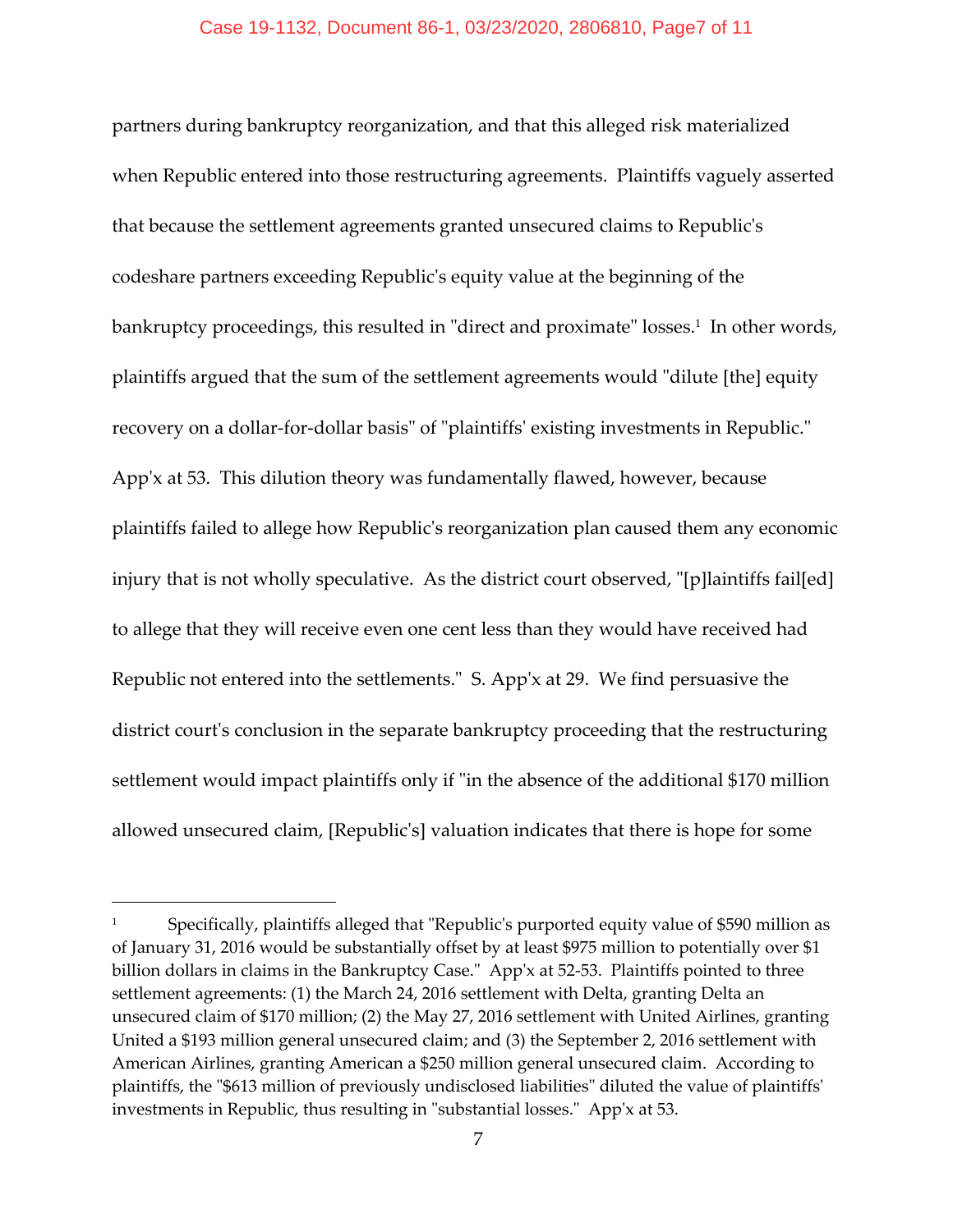## Case 19-1132, Document 86-1, 03/23/2020, 2806810, Page8 of 11

recovery by the equity holders. But [plaintiffs] cannot make such a showing and have not even tried. . . . [Plaintiffs] have no idea whether [Republic] is already sufficiently under water that even in the absence of this settlement they would never stand to recover a penny.ʺ *In re: Republic Airways Holdings Inc.*, No. 16‐cv‐3315 (KBF), 2016 WL 2621990, at \*2 (S.D.N.Y. May 6, 2016). Accordingly, after analyzing plaintiffsʹ dilution theory, the district court correctly dismissed the complaint on the alternative ground that plaintiffs failed to plausibly allege loss causation.2

# **II.**  *Denial of Leave to Amend, or Alternatively to Set Aside, the Judgment and of Leave to Amend the Complaint*

 Next, plaintiffs argue that the district court erred in denying its motion to amend, or alternatively set aside, the judgment pursuant to Rules 59(e) and 60(b) and for leave to file an amended complaint pursuant to Rule 15(a). "A party seeking to file an amended complaint postjudgment must first have the judgment vacated or set aside pursuant to Fed. R. Civ. P. 59(e) or 60(b).ʺ *Ruotolo v. City of New York*, 514 F.3d 184, 191 (2d Cir. 2008). Leave to amend shall be "freely give[n]  $\dots$  when justice so requires." Fed. R. Civ. P. 15(a)(2). Leave to amend need not be granted, however, where the proposed amendments would be futile in that they could not cure the complaintʹs

<sup>&</sup>lt;sup>2</sup> Because the elements of claims for federal securities fraud and New York common law fraud are nearly identical, we also affirm the district court's dismissal of plaintiffs' common law fraud claims after concluding that plaintiffs failed to state a claim for federal securities fraud. *See, e.g.*, *Newman v. Family Mgmt. Corp.*, 530 F. Appʹx 21, 24 (2d Cir. 2013) (summary order). Plaintiffs have waived their control person liability claim under Section 20(a) of the Securities Exchange Act by failing to challenge the district courtʹs dismissal of that claim on appeal.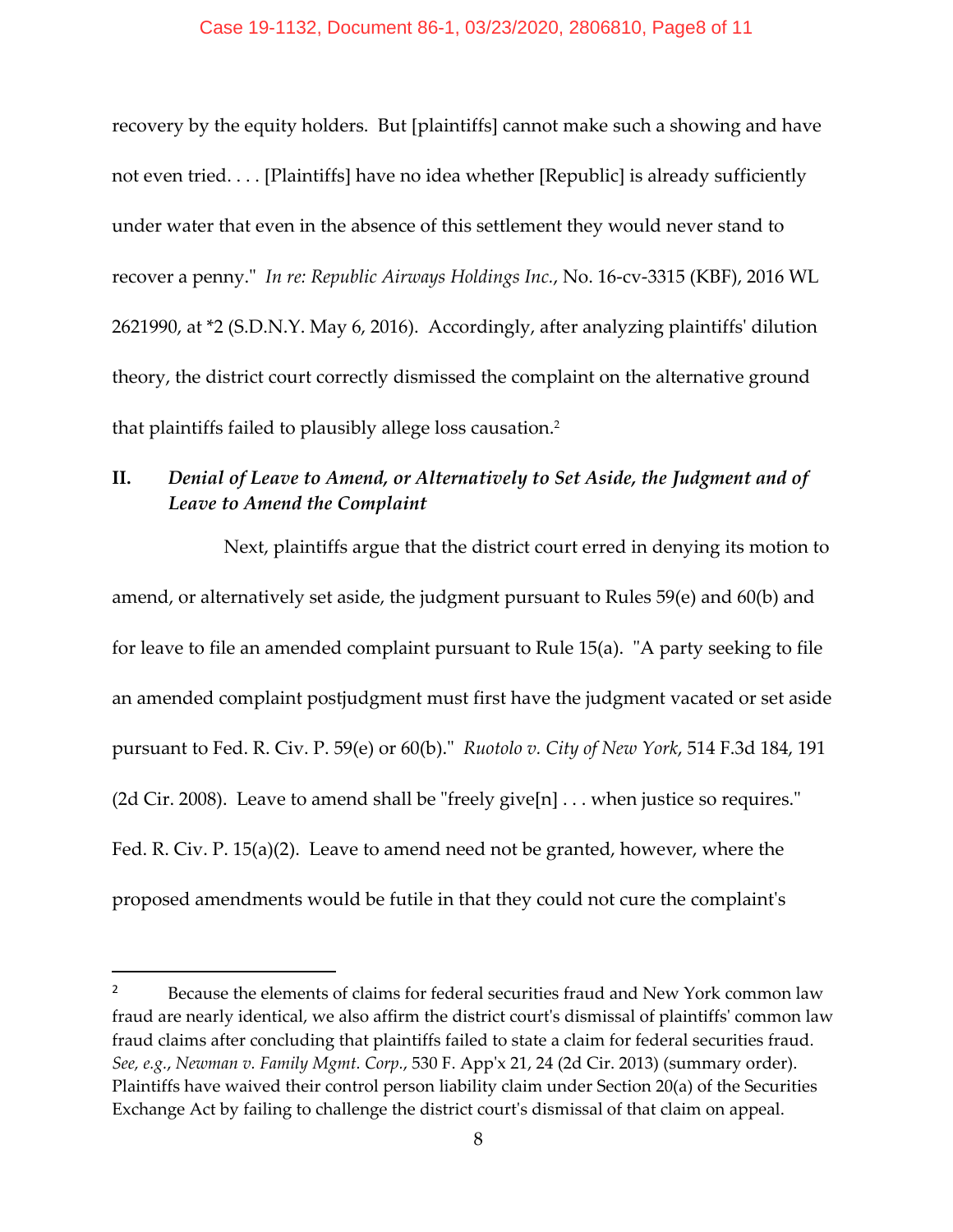### Case 19-1132, Document 86-1, 03/23/2020, 2806810, Page9 of 11

deficiencies. *Krys v. Pigott*, 749 F.3d 117, 134 (2d Cir. 2014). Where the district courtʹs denial of leave to amend "is based on a legal interpretation, such as futility," we review the district courtʹs ruling *de novo*. *Balintulo v. Ford Motor Co.*, 796 F.3d 160, 164 (2d Cir. 2015). We review the district courtʹs denial of plaintiffsʹ motion to alter or vacate the judgment under Rules 59(e) or Rule 60(b) for abuse of discretion. *Schwartz v. Liberty Mut. Ins. Co.*, 539 F.3d 135, 150 (2d Cir. 2008) (Rule 59(e)); *ISC Holding AG v. Nobel Biocare Fin. AG*, 688 F.3d 98, 109 (2d Cir. 2012) (Rule 60(b)). It is a well‐established rule, however, "that an appellate court will not consider an issue raised for the first time on appeal.ʺ *In re Nortel Networks Corp. Sec. Litig.*, 539 F.3d 129, 132 (2d Cir. 2008) (internal quotation marks omitted); *see also Wal–Mart Stores, Inc. v. Visa U.S.A.*, Inc., 396 F.3d 96, 124 n.29 (2d Cir. 2005) ("The law in this Circuit is clear that where a party has shifted his position on appeal and advances arguments available but not pressed below, . . . waiver will bar raising the issue on appeal.").

 In this case, plaintiffs waived any argument that an amended complaint would satisfy loss causation when, in opposing the motion to dismiss, they failed to argue (and indeed explicitly disclaimed) the artificial inflation theory they now attempt to replead. As the district court noted, "plaintiffs clearly and unequivocally disclaimed this [artificial inflation] theory of loss causation in numerous other instances prior to the entry of judgment." S. App'x at 38-39 n.13. Specifically, plaintiffs represented below that they "are not seeking to recover their out-of-pocket losses attributable to the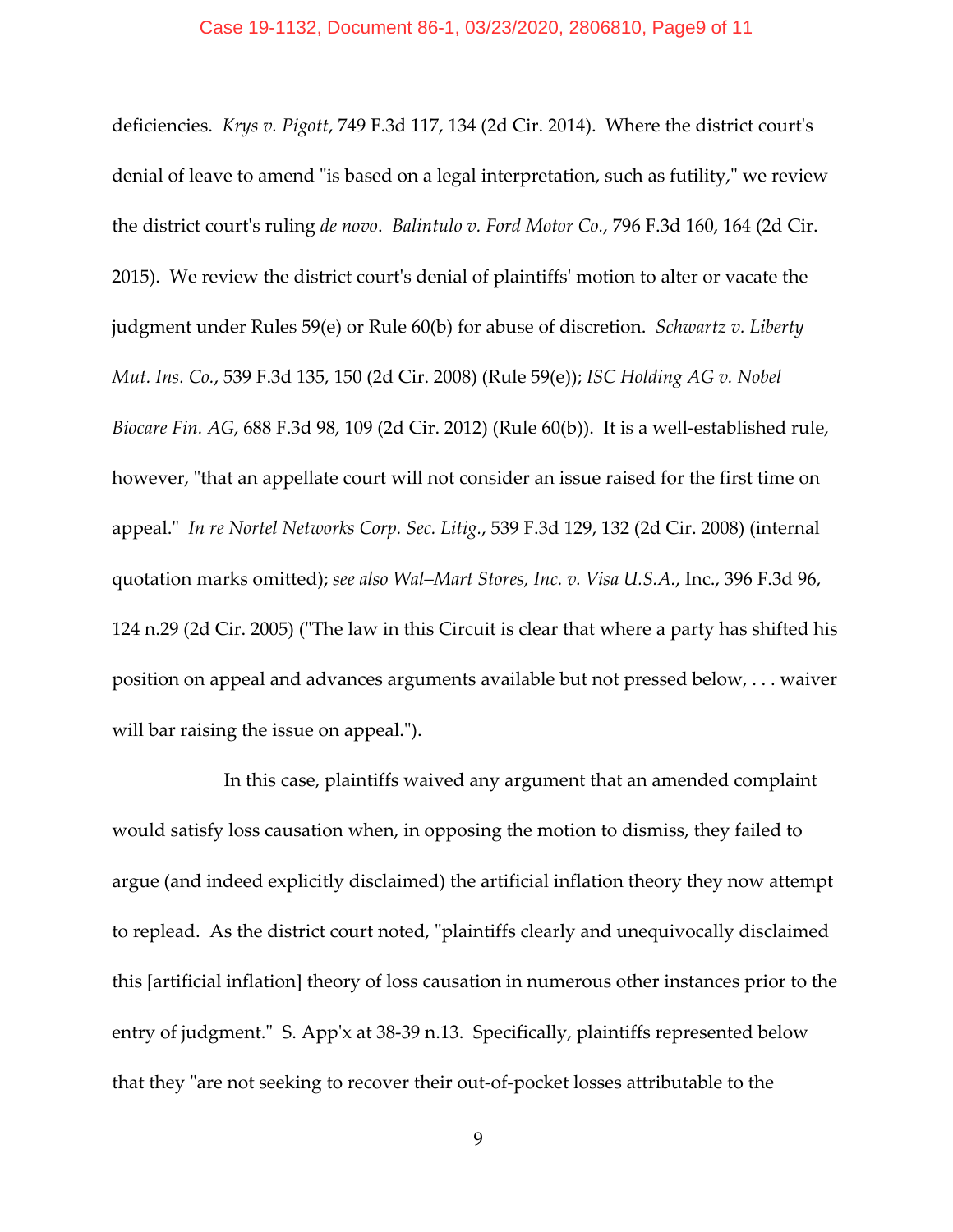## Case 19-1132, Document 86-1, 03/23/2020, 2806810, Page10 of 11

artificial inflation of the Company's shares at the time of their purchases," District Ct. Docket No. 31 at 34, and that they "do not allege 'artificial inflation' or seek application of the 'fraud on the market' doctrine," *id.* at 32. Moreover, during oral argument, plaintiffs represented to the district court that "[w]e are not alleging that our loss results from inflation of the share price at the time we purchased." App'x at 214.

 Accordingly, the district court did not abuse its discretion in rejecting plaintiffsʹ motion for the separate reason that they failed to satisfy the stringent standards for granting reconsideration under Rule 59 or vacatur under Rule 60(b).3 *See Exxon Shipping Co. v. Baker,* 554 U.S. 471, 485 n.5 (2008) (A Rule 59(e) motion "may not be used to relitigate old matters, or to raise arguments or present evidence that could have been raised prior to the entry of judgment.ʺ); *Kotlicky v. U.S. Fid. & Guar. Co.*, 817 F.2d 6, 9 (2d Cir. 1987) (in applying for relief under Rule 60(b), the movant must present

<sup>&</sup>lt;sup>3</sup> Because we conclude that the district court did not abuse its discretion in rejecting plaintiffsʹ motion to alter or vacate the judgment under Rules 59(e) or Rule 60(b), we need not reach the merits of plaintiffsʹ repackaged theory of loss causation based on the artificial inflation of Republicʹs stock.

Finally, we affirm the district court's denial of plaintiffs' motion to amend the complaint pursuant to Rule 15(a) because there is no valid basis to vacate the previously entered judgment. *Natʹl Petrochemical Co. of Iran v. M/T Stolt Sheaf*, 930 F.2d 240, 245 (2d Cir. 1991) (ʺUnless there is a valid basis to vacate the previously entered judgment, it would be contradictory to entertain a motion to amend the complaint."). As discussed above, plaintiffs had the opportunity to amend their pleadings to incorporate the artificial inflation theory before the entry of judgment and chose not to do so. Therefore, the district court did not err in denying plaintiffsʹ motion to amend. *See State Trading Corp. of India v. Assuranceforeningen Skuld*, 921 F.2d 409, 418 (2d Cir. 1990) ("When the moving party has had an opportunity to assert the amendment earlier, but has waited until after judgment before requesting leave, a court may exercise its discretion more exactingly.").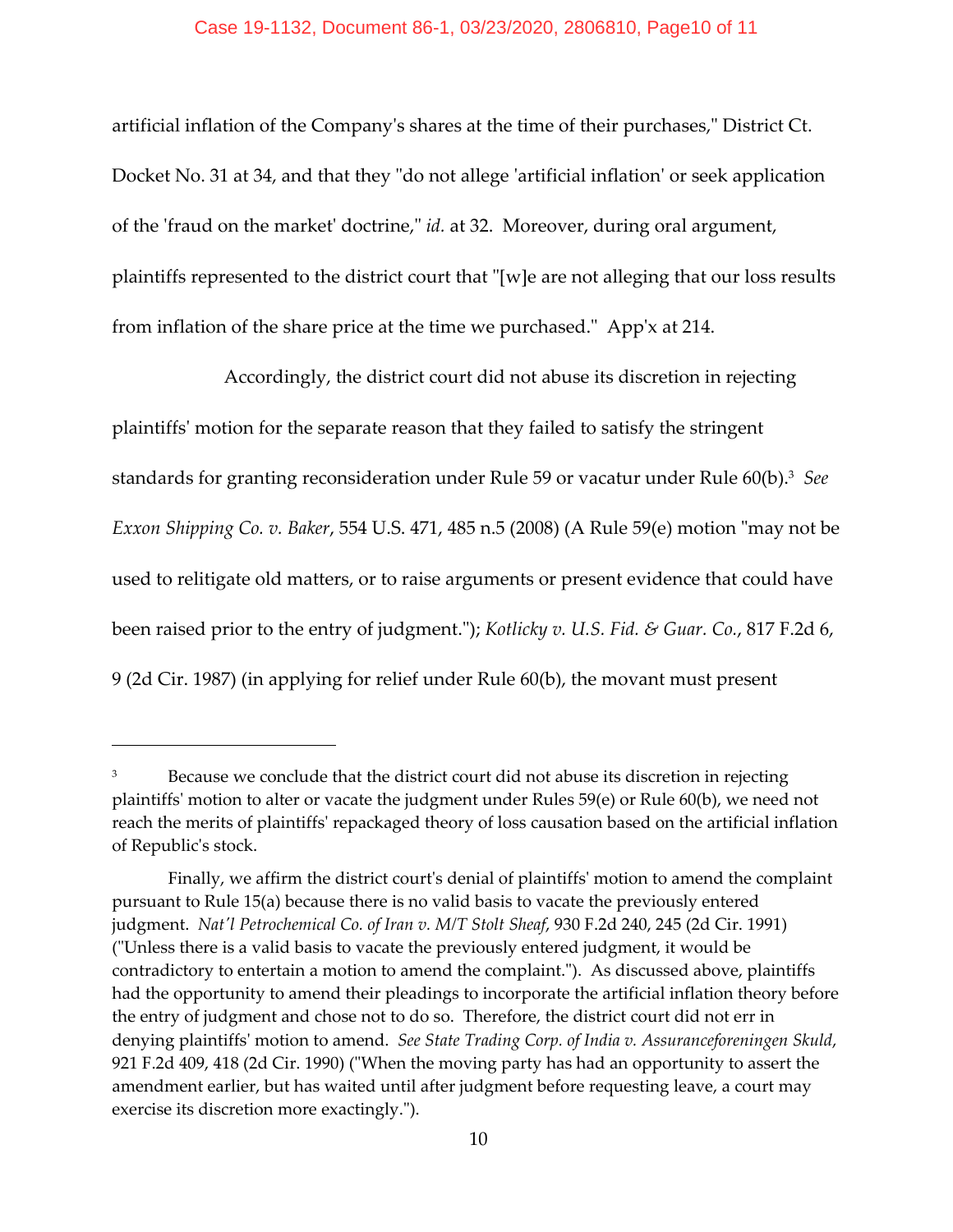# Case 19-1132, Document 86-1, 03/23/2020, 2806810, Page11 of 11

"highly convincing" evidence, "show good cause for the failure to act sooner," and show

that "no undue hardship [would] be imposed on other parties").

**\* \* \***

Accordingly, we **AFFIRM** the judgment and order of the district court.

FOR THE COURT: Catherine OʹHagan Wolfe, Clerk

Japan Wolfe Cotheri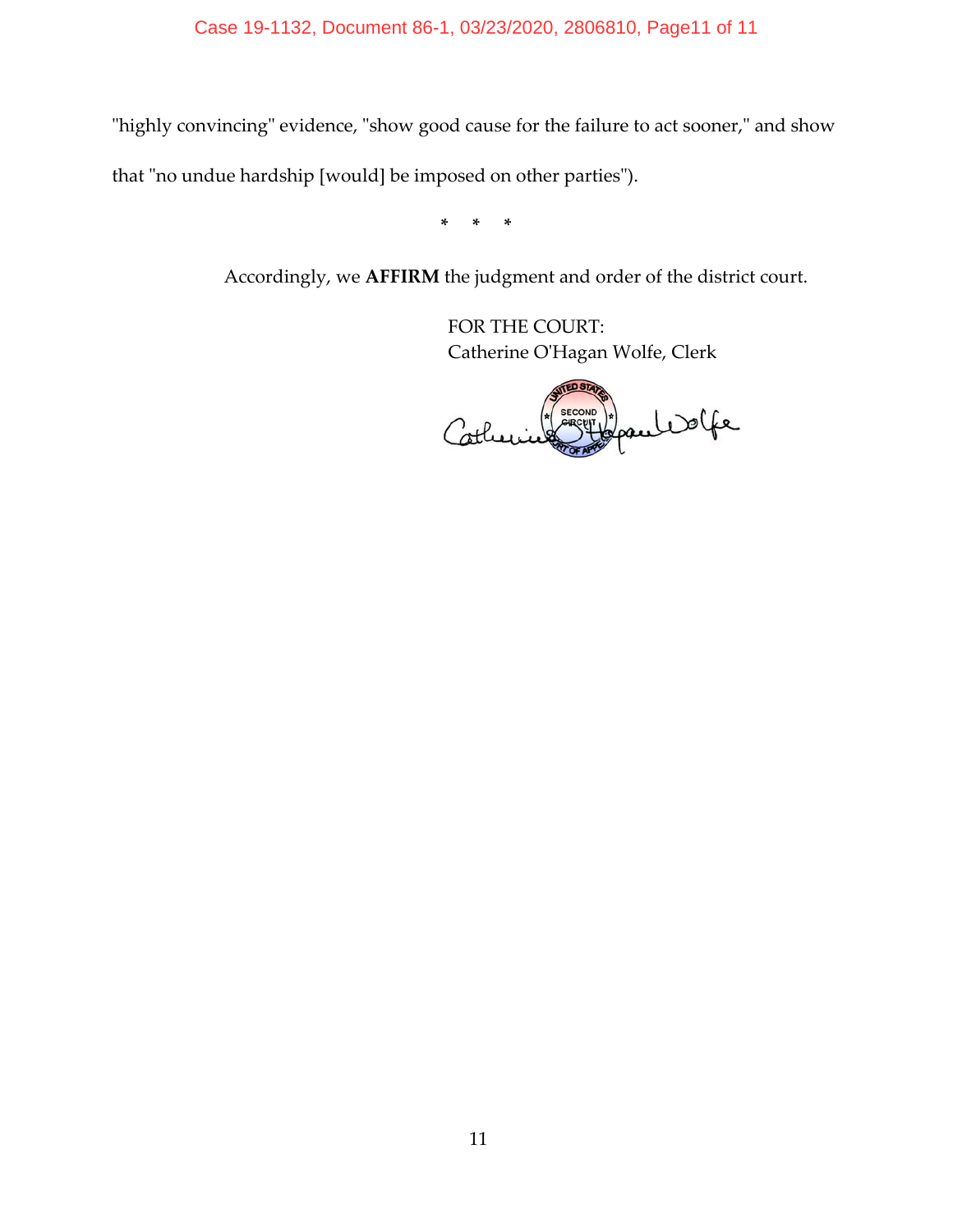## **United States Court of Appeals for the Second Circuit Thurgood Marshall U.S. Courthouse 40 Foley Square New York, NY 10007**

#### **ROBERT A. KATZMANN CHIEF JUDGE**

Date: March 23, 2020 Docket #: 19-1132cv Short Title: Axar Master Fund, Ltd. v. Bedford

#### **CATHERINE O'HAGAN WOLFE CLERK OF COURT**

DC Docket #: 17-cv-426 DC Court: SDNY (NEW YORK CITY) DC Judge: Kaplan

## **BILL OF COSTS INSTRUCTIONS**

The requirements for filing a bill of costs are set forth in FRAP 39. A form for filing a bill of costs is on the Court's website.

The bill of costs must:

- \* be filed within 14 days after the entry of judgment;
- \* be verified;
- \* be served on all adversaries;
- \* not include charges for postage, delivery, service, overtime and the filers edits;
- \* identify the number of copies which comprise the printer's unit;
- \* include the printer's bills, which must state the minimum charge per printer's unit for a page, a cover, foot lines by the line, and an index and table of cases by the page;
- \* state only the number of necessary copies inserted in enclosed form;
- \* state actual costs at rates not higher than those generally charged for printing services in New
- York, New York; excessive charges are subject to reduction;

\* be filed via CM/ECF or if counsel is exempted with the original and two copies.